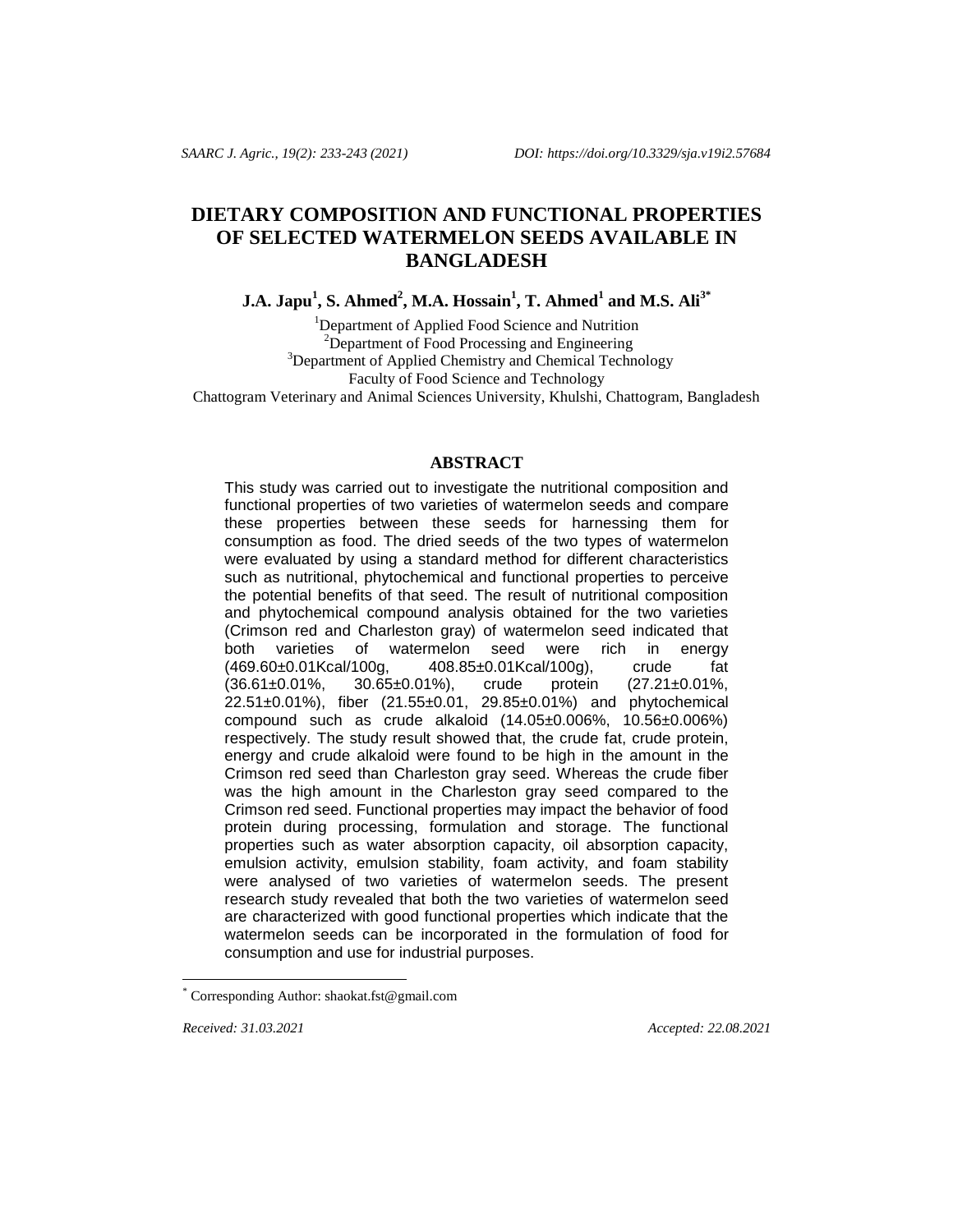**Keyword:** Watermelon seed, Dietary composition, Phytochemical compound, Functional properties

#### **INTRODUCTION**

Bangladesh has a favorable environment to cultivate different types of crops such as paddy, wheat, pea, soybean, sunflower, mustard, etc., and also several kinds of fruits such as olive, jackfruit, mango, watermelon etc. (Hoque et al., 2015). Watermelon (*Citrullus lanatus*) is a very common tasty and juicy fruit in Bangladesh that belongs to the family of Cucurbitaceae. It is an important crop during the hot season to meet the demand for water as it contains 90 percent of water. It also contains vitamins (A, B, C) and minerals. Watermelon is produced in different areas of Bangladesh. There are cultivated different indigenous varieties of watermelon such as sugar baby, Charleston gray, Crimson red etc. in our country (Rabbany et al., 2013). The seed of watermelon is considered as highly nutritious. It is an excellent source of fat, protein, minerals such as Mg, K, P, Fe, Zn, Na, Ca, Cu, vitamins (A, B) and other phytochemical compounds (Braide et al., 2012). The watermelon seed has an economic advantage. The seeds are ground into flour and used in the preparation of sauces and snacks. The oil obtains from watermelon seed is used in cooking food and manufacture of cosmetics products (Jensen et al., 2011). Watermelon seed is rich in protein; it constitutes nine essential amino acids along with glutamic acid, lysine and tryptophan. The seed of watermelon contains a low amount of carbohydrates but a high amount of calories. For the athlete, roasted watermelon seed can be a best choice as a supplement. The seed is also a good source of different types of fats like monounsaturated fat, polyunsaturated fat and omega-6 fatty acid which assist in the retrenchment of high blood pressure. Polyunsaturated fat help in reducing blood cholesterol level and cut down the risk of heart disease and type 2 diabetes. The seeds are very useful to cure illness, restoration of health and improve our memory. Protein-energy malnutrition is one of the leading nutritional health problems among children. So for removing malnutrition and mineral deficiency, it is the best option that increases the use of unconventional seeds and cereals like grains as a good source of protein and minerals (Virginia and Ajit, 2014). Functional properties such as water absorption capacity, oil absorption capacity, emulsion activity, emulsion stability, foam stability, foam capacity, bulk density are the idiosyncratic physiochemical properties that affect the protein content of food products during manufacturing and storage of food. Fruit and fruit seed are excellent natural sources of nutritional elements. These natural elements are plant origins and play a vital role in maintaining human health, especially in the prevention of disease, growth and development of our bodies. In the modern era, the demand for phyto-nutrients which are found in the seed of fruits and vegetables is increasing due to public awareness regarding their health (Naz et al., 2013).

Considering the health and economic benefits of unutilized watermelon seed, present research work was aimed to evaluate the chemical composition and functional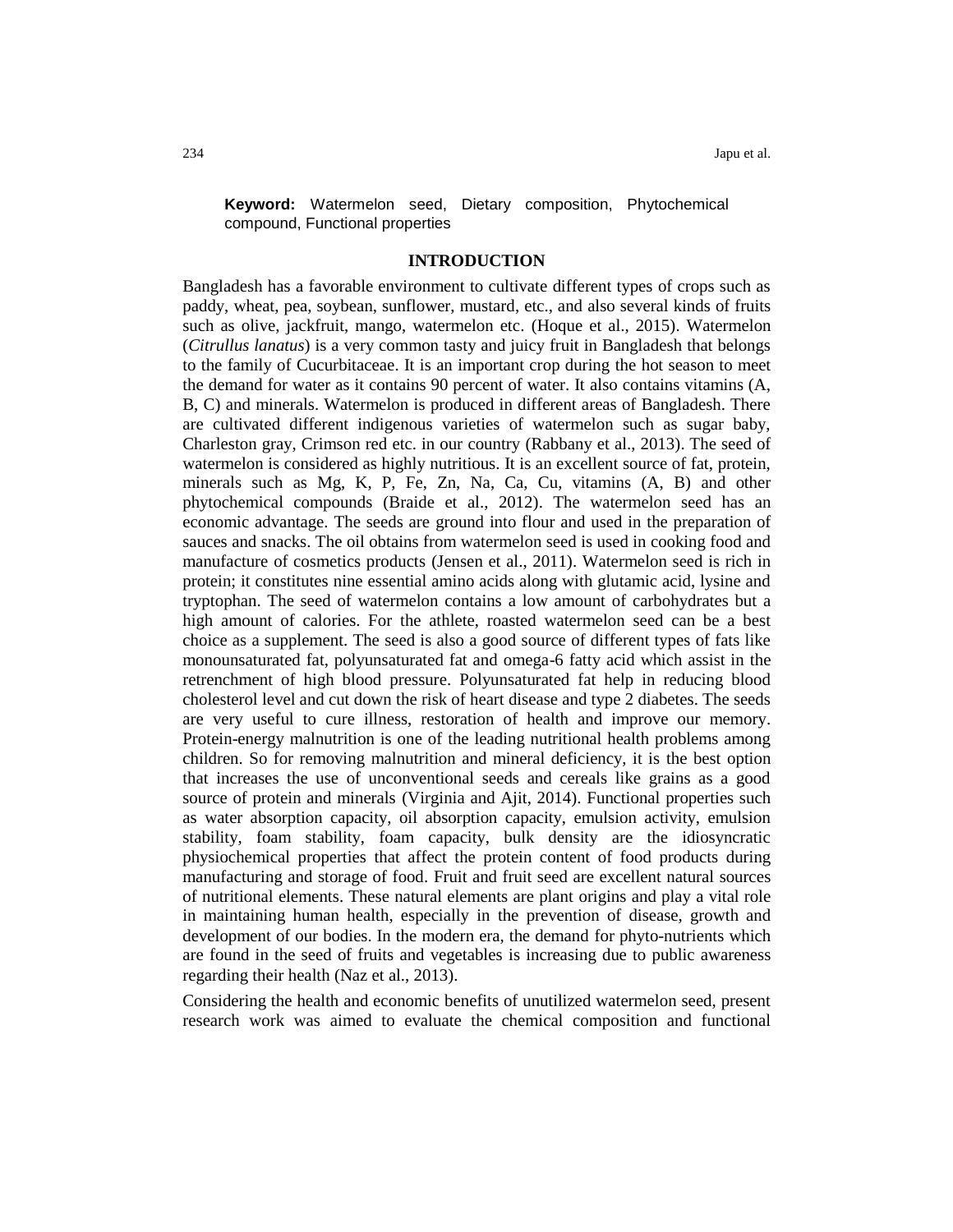properties of two varieties of locally grown watermelon seed available in Bangladesh.

# **MATERIALS AND METHODS**

## **Sample collection**

Two varieties of watermelon seed such as Crimson red (black color ) and Charleston gray (brown color ) were collected from the local seed supplier of Chattogram, Bangladesh. Each type of variety was collected from the same lot of seed supplier.

## **Processing of watermelon seed**

The collected watermelon seed was taken in a dry and clean steel tray. The dirt, foreign materials, immature seed were removed from the fresh matured seed and thoroughly cleaned. The watermelon seed was placed on a cabinet dryer for drying at 60ºC for 24 h. Then the dried seed was ground by using an electrical grinder to convert the seeds into powder form. The husk was separated from seed powder. The seed powder was packed in polyethylene bags and stored in a vacuum plastic container.

# **Determination of proximate composition**

The proximate composition of watermelon seed powder such as moisture, ash, protein, fat, fiber was determined in triplicate by following the AOAC method (AOAC, 2005). The total carbohydrate was estimated by subtracting method (Pearson, 1976). The energy value of the seed was calculated according to the formula as reported earlier (Nile and Khobragade, 2009). All proximate contents were expressed in percentage.

# **Carbohydrate content**

Carbohydrate was estimated by subtracting the percentage amount of moisture, ash, protein, ash and crude fiber from 100 according to subtracting method. Carbohydrate was calculated by the following formula (Pearson, 1976).

% Carbohydrate =  $100 - (%$  Moisture + % Ash + % Protein + % Fat + % Crude fiber)

# **Energy value**

Energy value was calculated by the following formula:

Energy value (Kcal/  $100g$ ) = (4× % Carbohydrate) + (9 × % Fat) + (4× % Protein)

# **Determination of phytochemical compounds**

Crude alkaloid was determined according to the method as described earlier (Harborne, 1998). Saponin was estimated by following the standard protocol (Obadoni and Ochuko, 2002).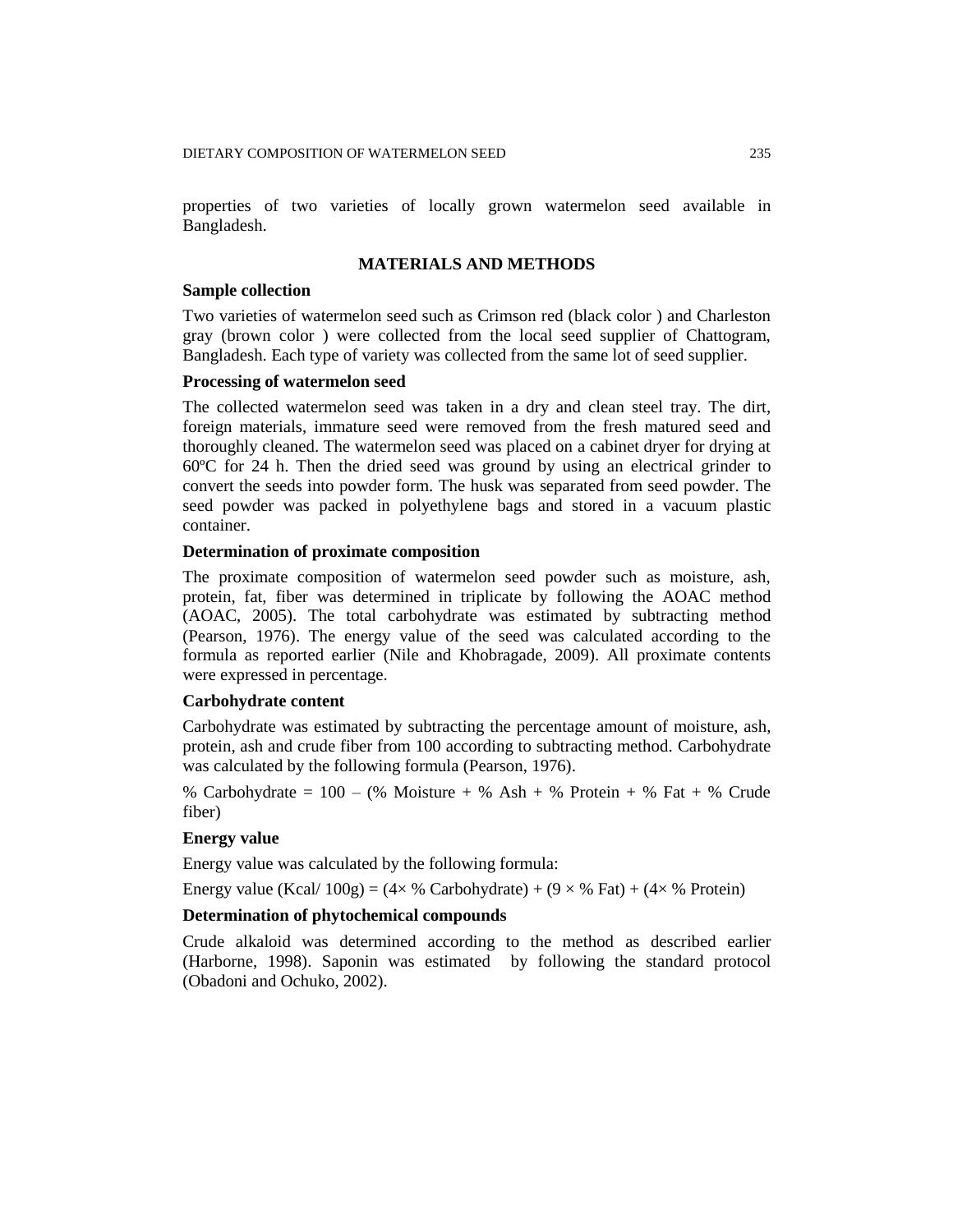## *Crude alkaloids content*

Approximately 2.5 g of watermelon seed powder was mixed with 100 ml of 10% acetic acid in ethanol. The mixture was incubated at 25ºC for 4 h and then percolated the solution. The filtrate was placed in a hot water bath to thicken it up to one-fourth of the actual amount. Then the concentrated NH4OH was added drop by drop for precipitation. The precipitates were collected and rinsed with NH4OH. Then it was allowed to filtration. Finally, the weight of dried alkaloid was taken and estimated by the following formula.

% Crude Alkaloid =  $\frac{\text{Weight of Crude Alkaloid}}{\text{Weight of sample}} \times 100$ 

#### **Saponin content**

About 5g of watermelon seed powder was added with 50 mL of 20% aqueous ethanol. The mixture was placed in a hot water bath for heating at 55ºC for 4 h and filtrate the solution. The residual was turning out with 50 ml 20% ethanol solution. The concentration of extracts was decreased to about 10 ml by heating on hot water bath at 90ºC. Then it takes into a separating funnel and mixed with 20 ml of diethyl ether and agitated the solution. The hydrous was restored when the ether layer was substituted. The clarification system was resolved by adding 15 ml of n-butanol and washed the n- butanol extracts were rinsed two times with 10 ml 5% NaCl. The residual mixture was placed on a water bath and allowed to dry to obtain a constant weight. Then, the saponin content was estimated as a percentage by using the following formula.

$$
\% \text{ Saponin} = \frac{\text{Weight of Saponin}}{\text{Weight of sample}} \times 100
$$

## **Determination of functional properties**

The water absorption capacity of the watermelon seed powder was determined (Phillips et al., 1988). The oil absorption capacity was evaluated according to the standard method (Sosulski, 1962; Njintang et al., 2001). The emulsion activity and stability were estimated (Naczk et al., 1985). The foam capacity and foam stability were determined by following the standard protocol (Coffmann and Garciaj, 1977).

# **Water absorption capacity (WAC)**

Approximately 2g of seed powder  $(M_0)$  was taken in Sorvall ST 8R centrifuge machine (Thermo Fisher Scientific, Germany) tube and added 20 mL distilled water and agitated for 30 min. Then the solution was placed on a hot water-bath at 37 ºC for 30 minutes and it was centrifuged at 5000 rpm at 10 minutes. Then the obtained sediment  $(M_2)$  was weighed, and it was allowed to dry at 105<sup>o</sup>C to constant weight  $(M_1)$ . The water absorption capacity was estimated by the following formula.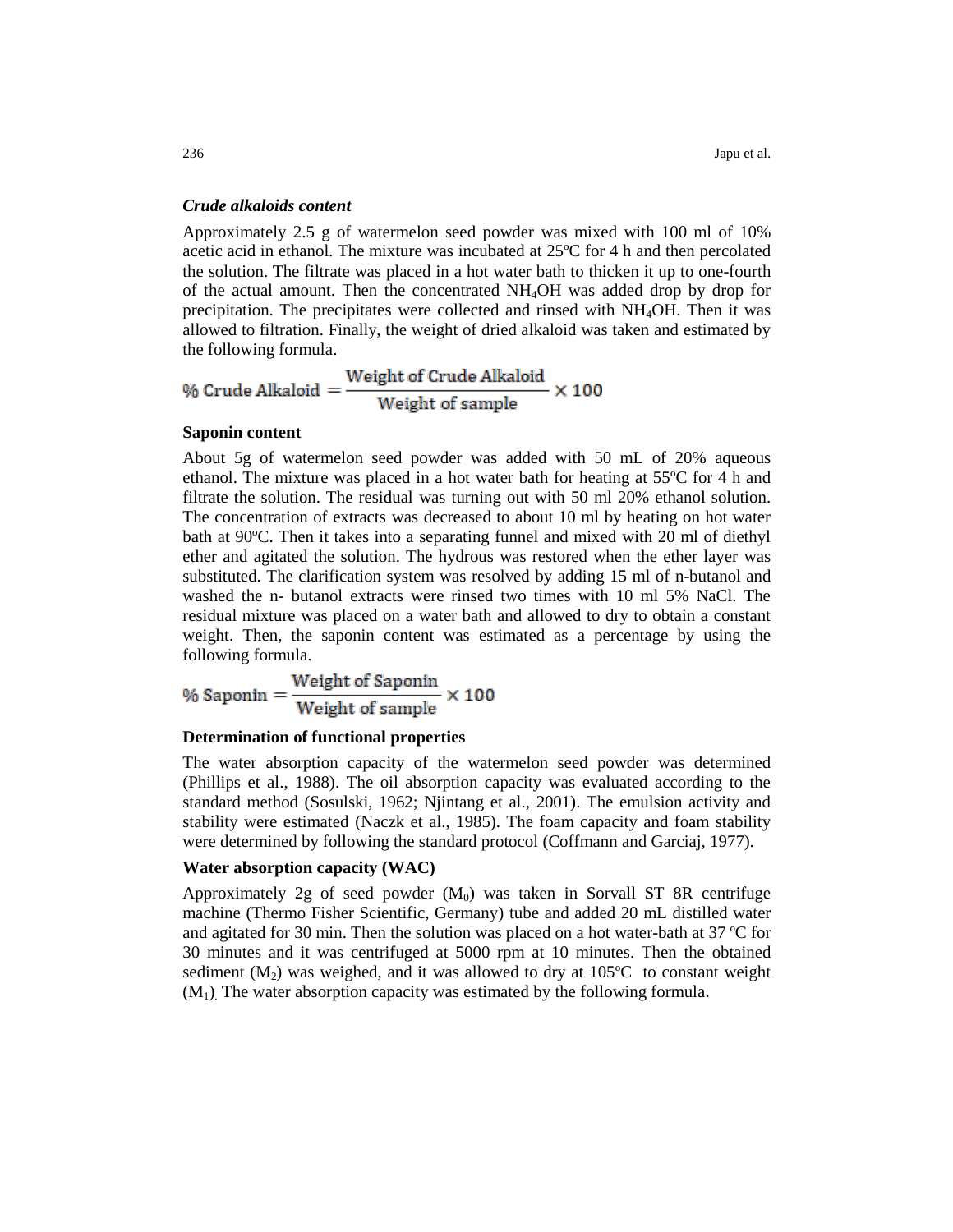% WAC = 
$$
\frac{M2 - M1}{M1} \times 100
$$

#### **Oil absorption capacity (OAC)**

About 1g of sample  $(M_0)$  was mixed with 10 ml of soybean oil and agitated the mixture for 30 min., then centrifuged the mixture for 10 min at 4500 rpm and taken the weight of obtaining sediment  $(M_1)$ . The oil absorption capacity was determined by following formula.

% OAC = 
$$
\frac{M_1 - M_0}{M_0} \times 100
$$

# **Emulsion activity (EA)**

About 3g of seed powder was mixed with 25 mL distilled water and blended for 30 s. Then 50 mL oil were added to it and allowed for homogenization. Then centrifuged the emulsion at 1500 rpm for 5 minutes and determined the emulsion layer. The emulsion activity was determined by the following formula.

$$
\% EA = \frac{Height\ of\ emulsified\ layer}{Height\ of\ whole\ layer\ in\ centrifuge\ tube} \times 100
$$

#### **Emulsion stability (ES)**

The emulsion stability was determined after heating the emulsion contained in the calibrated centrifuged tube at 85 ºC for 15 minutes in a water-bath, allowed to cool for few minutes and again centrifuged at 1500 rpm for 5 minutes. Emulsion activity was determined by the following formula.

$$
\% ES = \frac{Height\ of\ remaining\ emulsified\ layer}{Original\ emulsion\ height} \times 100
$$

#### **Foam capacity and foam stability (FC and FS)**

Around 5g of seed powder sample was taken in a 250 mL cylinder. The volume of seed powder was recorded, and 100 ml of distilled water was mixed with the sample. Then, the mixture was shaken few minutes to obtain foam and recorded the foam volume and foam stability was estimated by recording the foam capacity at 10, 30 and 60 minutes intervals. The foam capacity and stability were evaluated by the following formula.

$$
\% FC = \frac{Volume after homogenization - Volume before homogenization}{Volume before homogenization} \times 100
$$

$$
\% FS = \frac{Volume after time (t)}{Initial foam volume} \times 100
$$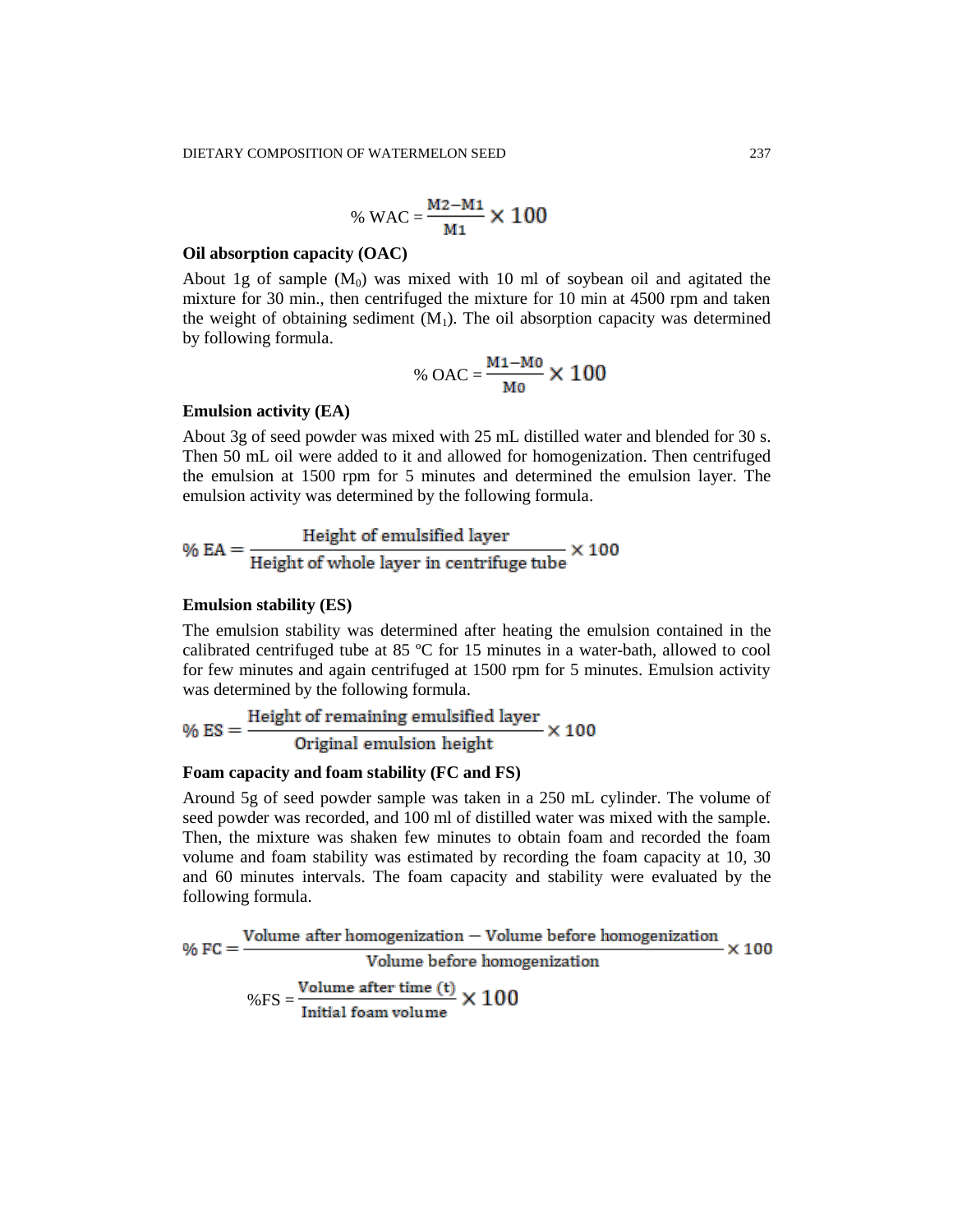#### **Statistical analysis**

All data obtained from the estimation of proximate composition, phytochemical compound and functional properties of watermelon seed powder were imported in Microsoft Excel 2007 spreadsheet for statistical analysis. Statistical data analysis was carried out by using IBM SPSS STATISTICS 25. Data were estimated for statistical significance by using the independent sample 't' test for the comparison of mean values, where  $n = 3$  obtained from the triplicate test for each sample. The statistical data analysis was conducted at a 5% level of significance. All results were expressed as a mean  $\pm$  SD (Standard deviation).

## **RESULTS AND DISCUSSION**

## **Proximate composition**

The present research study evaluated the nutritional composition and functional properties of the Crimson red and Charleston gray varieties watermelon seed to attain a scientific basis for the potential use of watermelon seed in the formulation of food products, manufacturing of medicine and industrial purpose. In this study, the moisture content was found for the two varieties of watermelon seed as 3.65 % for Charleston gray and 3.71% for Crimson red (Table 1). The difference in moisture content between the two varieties was significant ( $p < 0.05$ ). This result was similar to that of studies reported by Mehra et al. (2015) and Egbuonu (2015). This moisture content was lower than that reported by Akusu and Kiin-Kabari (2015); Tabiri et al. (2016); Hannah and Krishnakumari (2015) and Jacob et al. (2015) who found the moisture content range of 7.1 to 9.59%. The disparity observed in the result might be due to differences in varieties, drying process, and methods of analysis etc. Moisture content is considered an important factor for storage quality of product because high moisture facilitates the rapid growth of microorganism which ultimately spoils the product.

| Proximate Parameters (%) | Sample (Watermelon Seed) |                               | P value        |
|--------------------------|--------------------------|-------------------------------|----------------|
|                          | Charleston gray          | Crimson red                   |                |
| Moisture                 | $3.65 \pm 0.01$          | $3.71 \pm 0.01$               | >0.05          |
| Ash                      | $2.61 \pm 0.01$          | $3.11 \pm 0.01$ <sup>**</sup> | < 0.001        |
| Crude Protein            | $22.51 \pm 0.01$         | $27.21 \pm 0.01$ **           | < 0.001        |
| Crude Fat                | $30.65 \pm 0.01$         | $36.61 \pm 0.01$ **           | < 0.001        |
| Fiber                    | $29.85 \pm 0.01$         | $21.55 \pm 0.01$ **           | < 0.001        |
| Carbohydrate             | $10.75 \pm 0.01$         | $7.85{\pm}0.01^{**}$          | ${}_{< 0.001}$ |

|  |  |  | Table 1. Proximate composition of watermelon seed |  |
|--|--|--|---------------------------------------------------|--|
|--|--|--|---------------------------------------------------|--|

\*\*P< 0.01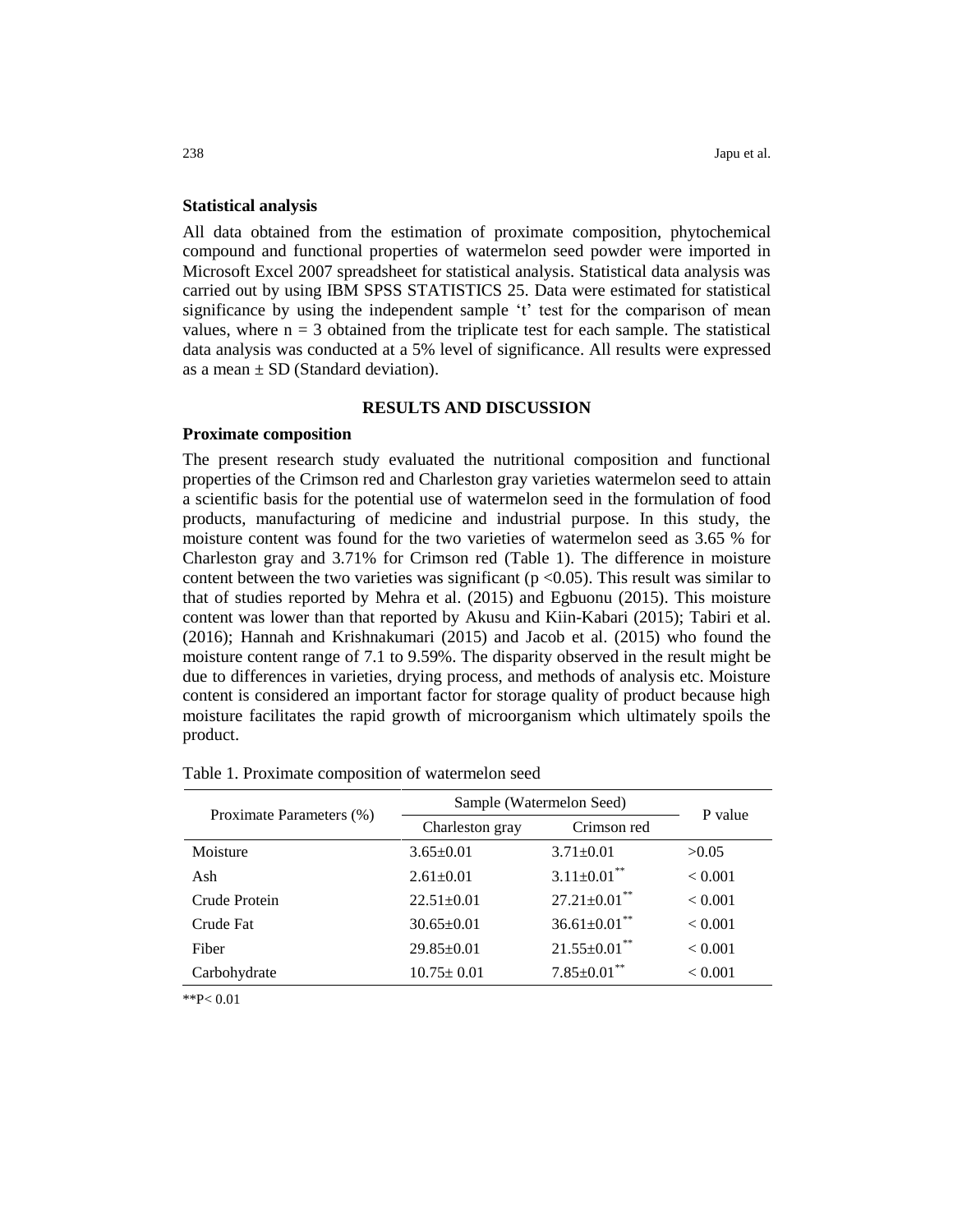The ash contents were 2.61% for Charleston gray and 3.11 % for Crimson red (Table 1). This result showed that the ash content of the seed of Crimson red variety was found higher than the seed of Charleston gray. The result for ash content was consistent with the result reported by Egbuonu (2015); Tabiri et al. (2016); Jacob et al. (2015) and Akusu and Kiin-Kabari (2015) who found the moisture content range of 2.48 to 3.63% respectively.

The percentage of protein found in this analysis for the two varieties of watermelon seed was 22.51% for Charleston gray variety and 27.21% for the Crimson red variety. This analysis revealed that the Crimson red variety of watermelon seed contained a higher amount of protein than that of the Charleston gray variety. The protein percentage found in this study was compatible with that study reported by Akusu and Kiin-Kabari (2015) and Egbuonu (2015) who showed the protein percentage range of 21.46 to 25.33% and higher than that reported by Tabiri et al. (2016) and Mogotlane et al. (2018) who found the protein content range of 14.90 to 17.75% and lower than the result (34.22%) reported by Mehra et al. (2015). The distinction observed might be due to differences in variety, geographical location, method of analysis, etc.

The fat content of two varieties of watermelon seed was found 30.65% for the Charleston gray variety and 36.61% for the Crimson red variety. The result showed that both varieties of watermelon seed contained a high amount of fat or lipid but the fat content of the seed of crimson red variety was higher than Charleston gray variety. This result is consistent with Mogotlane et al. (2018) and Mehra et al. (2015). According to Mogotlane et al. (2018) and Mehra et al. (2015) the range fat content was 31.6 to 34.4% which was lower than the study result (45.66%) reported by Akusu and Kiin-Kabari (2015) and higher than the study result conducted by Tabiri et al. (2016) and Hannah and Krishnakumari (2015)**.**

The fiber and carbohydrate contents were found in this analytical study for two varieties of watermelon seed were 29.85% of fiber and 10.75% of carbohydrate for Charleston gray variety and 21.55% of fiber and 7.85% of carbohydrate Crimson red variety. This study revealed that the seed of Charleston gray variety contained a higher amount of fiber and carbohydrate than the Crimson red variety. The result found for carbohydrate content is similar to that study reported by Akusu and Kiin-Kabari (2015), higher than that reported by Mogotlane et al. (2018) who showed the carbohydrate content range of 3.16 to 5.26% and lower than that studies reported by Mehra et al. (2015) and Egbuonu (2015) who revealed a range of 26.57 to 28.07 % of the carbohydrate content in watermelon seed flour. The fiber content obtained in this study was higher than that of analysed by Jacob et al. (2015); Akusu and Kiin-Kabari (2015) and Mehra et al. (2015) who reported a range of 0.1 to 6.4% of fiber content in watermelon seed.

The energy value found for the two varieties of watermelon seed as  $408.85\pm0.01$ Kcal/100g for the Charleston gray variety and 469.60±0.01 Kcal/100g for the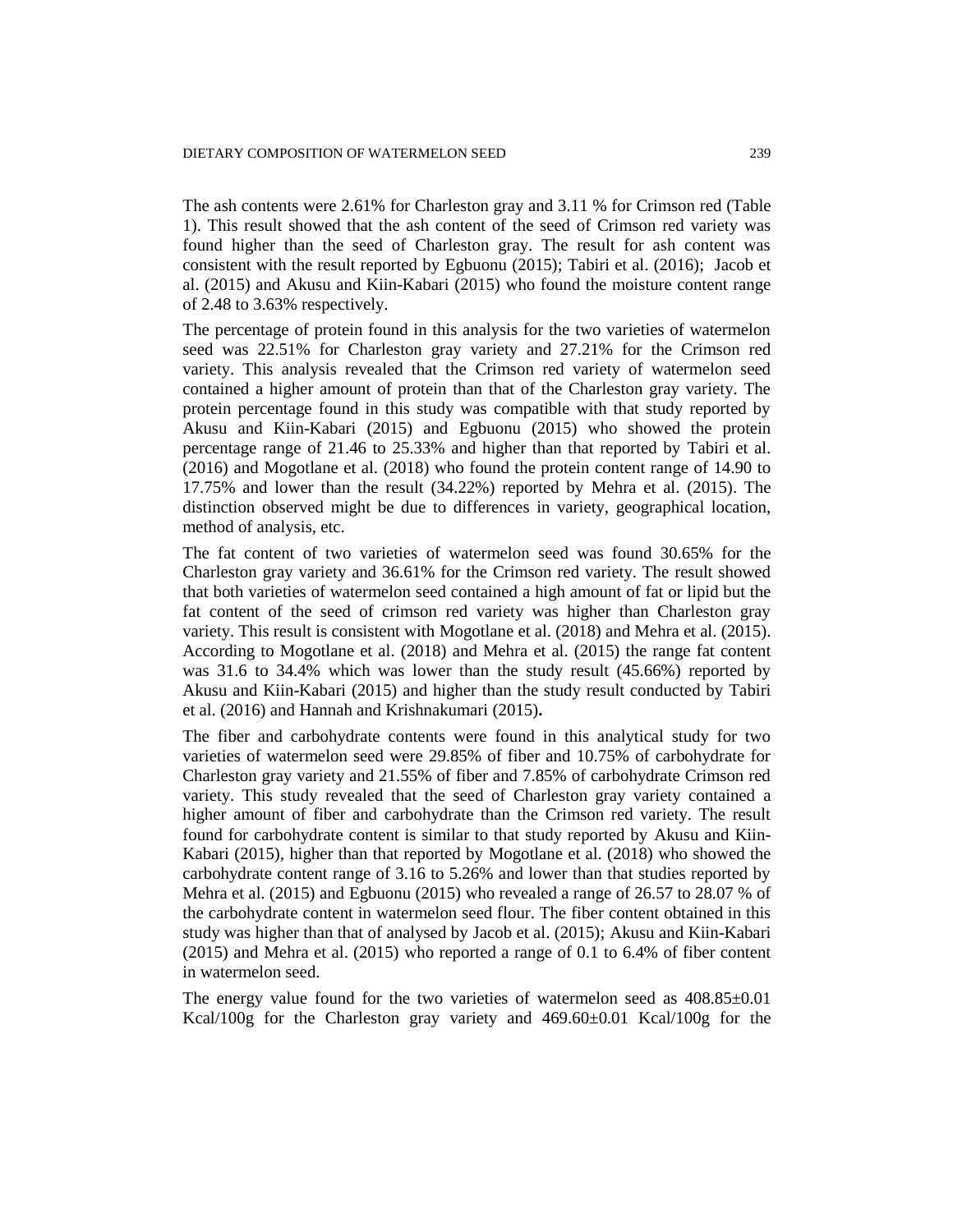Crimson red variety (Figure 1). The result showed that the seed of the Crimson red variety contained a higher amount of energy than the seed of the Charleston gray variety. The energy value obtained in the present study was consistent with that study conducted by Hannah and Krishnakumari (2015) who found 465.68 Kcal /100 g for watermelon seed extract, lower than that analytical study reported by Egbuonu (2015); Mehra et al. (2015) who showed that a range of 531.15 to 574.58 kcal/ 100g energy value for watermelon seed and higher than the result reported by Tabiri et al. (2016) who found a range of 354.05 to 369.11 Kcal/ 100g. The disparity observed in the energy value of watermelon seed among the studies might be due to differences in varieties, geographical location, soil, method of analysis etc.



Figure 1. Comparison of energy value between seeds of two watermelon genotypes

#### **Phytochemical compound**

The crude alkaloid content in the seed of Crimson red variety was found higher  $(14.05\pm0.006\%)$  than the seed of Charleston gray  $(10.56\pm0.006\%)$  (Table 2). The saponin content (0.04%) was found the same in two varieties of watermelon seed. The difference in the value of the crude alkaloid content for the two varieties of seed was significant ( $p \le 0.05$ ) and the value of saponin content was not significant (p>0.05). The result of this study was consistent with that study conducted by Mehra et al. (2015).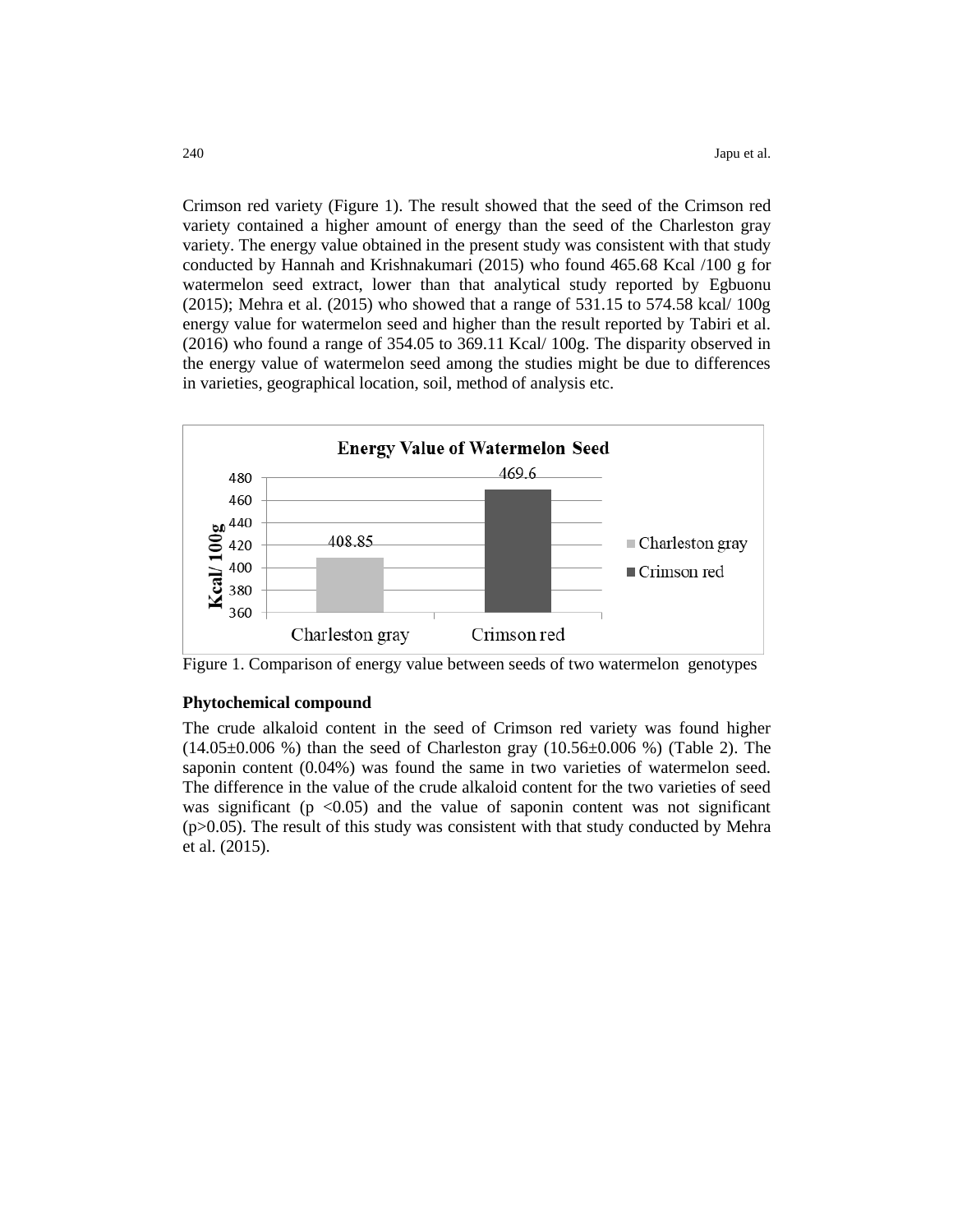| Phytochemical compound (%) | Sample (Watermelon Seed) |                      | P value |
|----------------------------|--------------------------|----------------------|---------|
|                            | Charleston gray          | Crimson red          |         |
| Crude Alkaloid             | $10.56 \pm 0.006$        | $14.05 \pm 0.006$ ** | < 0.001 |
| Saponin                    | $0.04 + 0.006$           | $0.04 + 0.006$       | 1.000   |

\*\* P< 0.05

# Table 3. Functional properties of two watermelon genotypes

| Functional Parameter (%)  | Sample (Watermelon Seed) |                               | P value |
|---------------------------|--------------------------|-------------------------------|---------|
|                           | Charleston gray          | Crimson red                   |         |
| Water absorption capacity | $133.33 \pm 0.01$        | $120.33 \pm 0.01$ **          | < 0.001 |
| Oil absorption capacity   | $118.51 + 0.01$          | $122.51 \pm 0.01$ **          | < 0.001 |
| <b>Emulsion activity</b>  | $23.31 \pm 0.01$         | $21.41 \pm 0.01$ **           | < 0.001 |
| <b>Emulsion stability</b> | $11.51 \pm 0.01$         | $11.50 \pm 0.01$              | 1.000   |
| Foam capacity             | $4.61 + 0.01$            | $6.31 \pm 0.01$ <sup>**</sup> | < 0.001 |
| Foam stability            | $45.21 + 0.01$           | $39.61 \pm 0.01$ **           | < 0.001 |

\*\* P< 0.05

## **Functional properties**

In the case of the Charleston gray seed the water absorption capacity (133.33±0.006 %), emulsion activity  $(23.31\pm0.006)$  %) and foaming stability  $(45.21\pm0.006)$  were found higher than the Crimson red seed (Table 3). On the other hand, the oil absorption capacity  $(122.51\pm0.006 \%)$  and foam capacity  $(6.31\pm0.006 \%)$  were higher in Crimson red seed than Charleston gray seed variety (Table 3). The difference in the value of the functional properties for the two varieties of seed, aside emulsion stability was significant ( $p \le 0.05$ ). The functional properties are the intrinsic factors that are important for food processing and storage. The result for functional properties was in contrast to the study reported by Egbuonu (2015) and corresponded to that reported by Marie et al. (2015). The distinction observed might be due to differences in varieties of watermelon, agro-ecological condition, geographical location, climate, propagation method, method of analysis etc.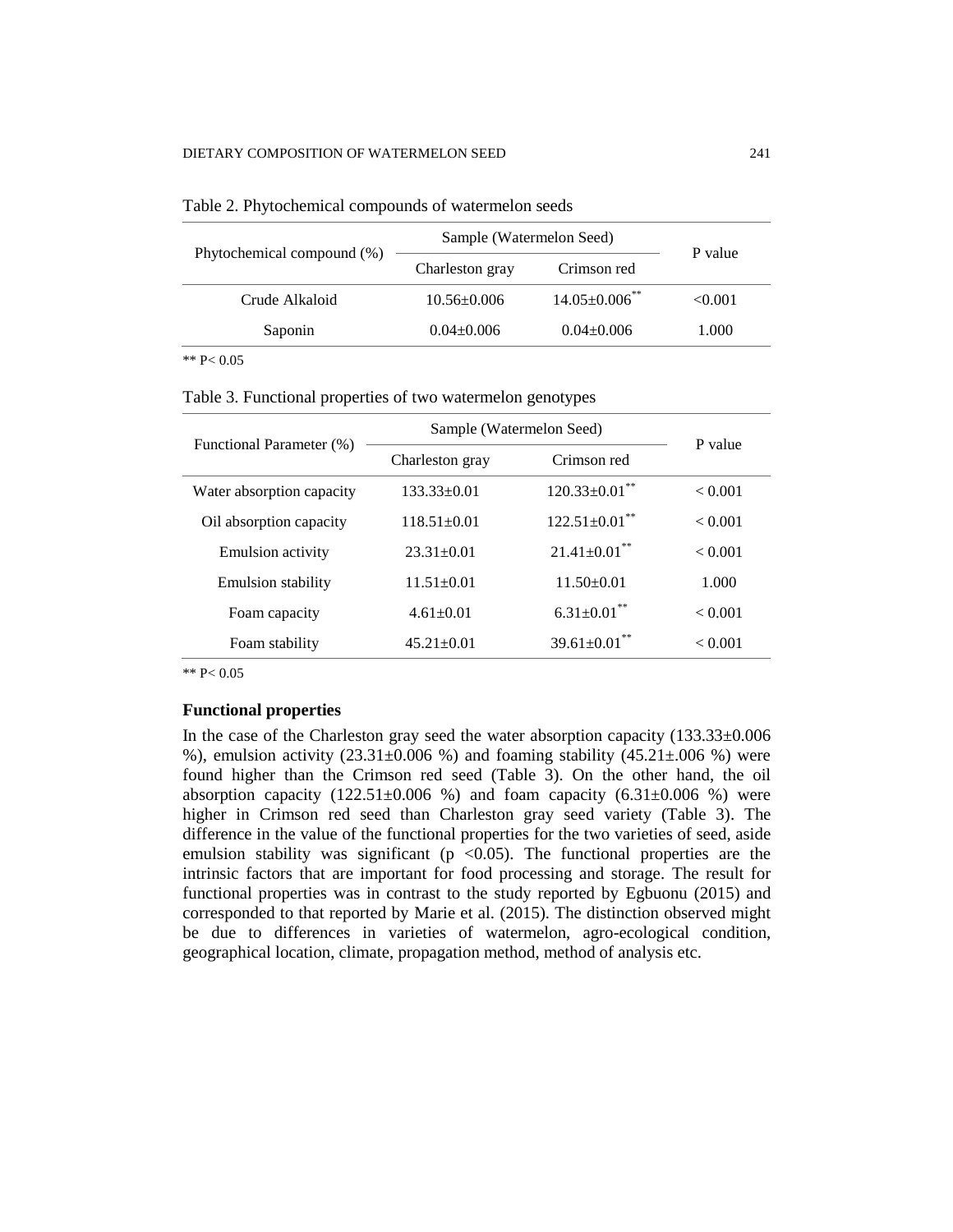## **CONCLUSION**

The present study evaluated the nutritional, phytochemical and functional properties of two varieties of watermelon seed. The phytochemical compound analysis of the watermelon seed indicated that both varieties of seed contained a good amount of valuable phytochemical compounds such as crude alkaloid. The study result revealed that the two varieties of watermelon seed had good functional characteristics. This research study is an indication that the great potential opportunities for the utilization of the unutilized watermelon seed to develop as medicine, cosmetics, value-added product and dietary supplement instead of throwing them away as waste after consuming the fruit pulp.

# **CONFLICT OF INTEREST**

The authors have declared no conflict of interest.

## **ACKNOWLEDGEMENT**

The authors would like to acknowledge the academic staffs of Department of Applied Food Science and Nutrition, Chattogram Veterinary and Animal Sciences University, Khulshi, Chattogram.

#### **REFERENCES**

- AOAC. (2005). Official Methods of Analysis. 18th Ed. Association of Official Analytical Chemists. AOAC International. Washington DC, USA.
- Akusu, M.O. and Kiin-Kabari, D.B. (2015). Comparative studies on the physicochemical and sensory properties of watermelon (*Citrullus lanatus*) and melon (*Citrullus vulgaris*) seed flours used in" EGUSI" soup preparation. *Journal of Food Research*, 4(5): 1-8.
- Braide, W., Odiong, I.J. and Oranusi, S.U. (2012). Phytochemical and antibacterial properties of the seed of watermelon (*Citrullus lanatus*). *Prime Journal of Microbiology Research*, 2(3): 99-104.
- Coffmann, C.W. and Garciaj, V.V. (1977). Functional properties and amino acid content of a protein isolate from mung bean flour. *International Journal of Food Science and Technology*, 12(5): 473-484.
- Egbuonu, A.C.C. (2015). Comparative investigation of the proximate and functional properties of watermelon (*Citrullus lanatus*) rind and seed. *Research Journal of Environmental Toxicology*, 9(3): 160-167.
- Hannah, M.A.C. and Krishnakumari, S. (2015). Analysis of mineral elements, proximate and nutritive value in *Citrullus vulgaris* Schrad. (watermelon) seed extracts. *The Pharma Innovation*, 4(8, Part A): 7-11.
- Harborne, A.J. (1998). Phytochemical methods a guide to modern techniques of plant analysis. Springer Science and Business Media.
- Hoque, M.S., Uddin, M.F. and Islam, M.A. (2015). A market model for watermelon with supply under rational expectations: An empiricals study on Bangladesh. *European Scientific Journal*, 11(9): 236-248.